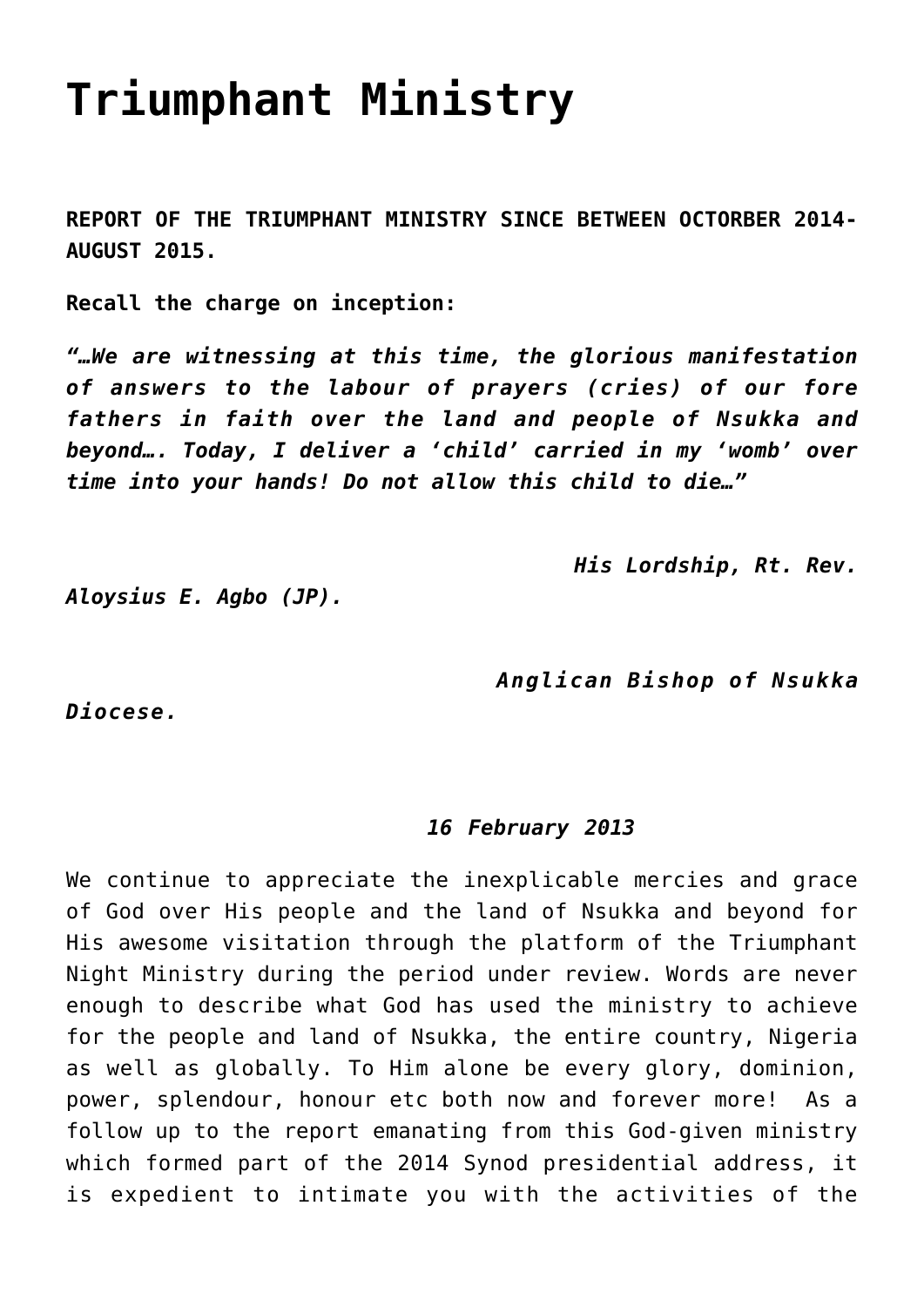Triumphant Ministry covering October 2014-August 2015.

The Ministry has remained an undisputed spiritual platform, an altar upon which heaven was to fulfill this divine mandate of the New Cathedral Building as described in the book of Prophet Isaiah Chapter2: 1-5. Triumphant Night was envisioned to be A SENTINEL MONTHLY GATHERING, A DIOCESAN. AND INTER-DENOMINATIONAL PRAYER CONVOCATION FOR ALL, TARGETED AT TOUCHING THE LAND AND IT'S PEOPLE WITH THE POWER GOSPEL. This reviving all night vigil has proven to be A NIGHT OF WORSHIP, WORD AND WARFARE. The heavily anointed programme has been running on every second Friday of the month except when there is absolute necessity and wisdom to make a change as was witnessed during the election period in Nigeria. The average attendance has remained slightly above 6,000 persons besides children and young people with the messages being purely bible-based and undiluted with several stunning miracles following especially during ministrations and counseling hour. The Bishop and his wife have continued to be a source of strong supports and encouragement to the Ministry alongside other members of the house of clergy. The January 2015 as usual held for three (3) nights in conjunction with the annual Diocesan Prayer Convocation with an estimated attendance of over 13,000 persons.

## **Leadership**

The leadership has remained what the Bishop approved from inception with Rev. (Dr.) Moses Ebuka Omeke as the Coordinator of the programme. Others are: Assistant Coordinator-Bro. (Dr.) Edwin Omeje; Lighting system-Evangelist Sunday Asogwa, Prayers-Evangelist Obumneme Ozioko, Counselling and Ushering- Pastor Ugbabe and Venerable Nnamdi Ijeudo among others. As expected, every fastly growing ministry will face challenges but we thank God so far for his grace and favour. For example, the expenditure profile of the Ministry has been growing steadily following the movement of the venue to inside the new Cathedral Church necessitating the need for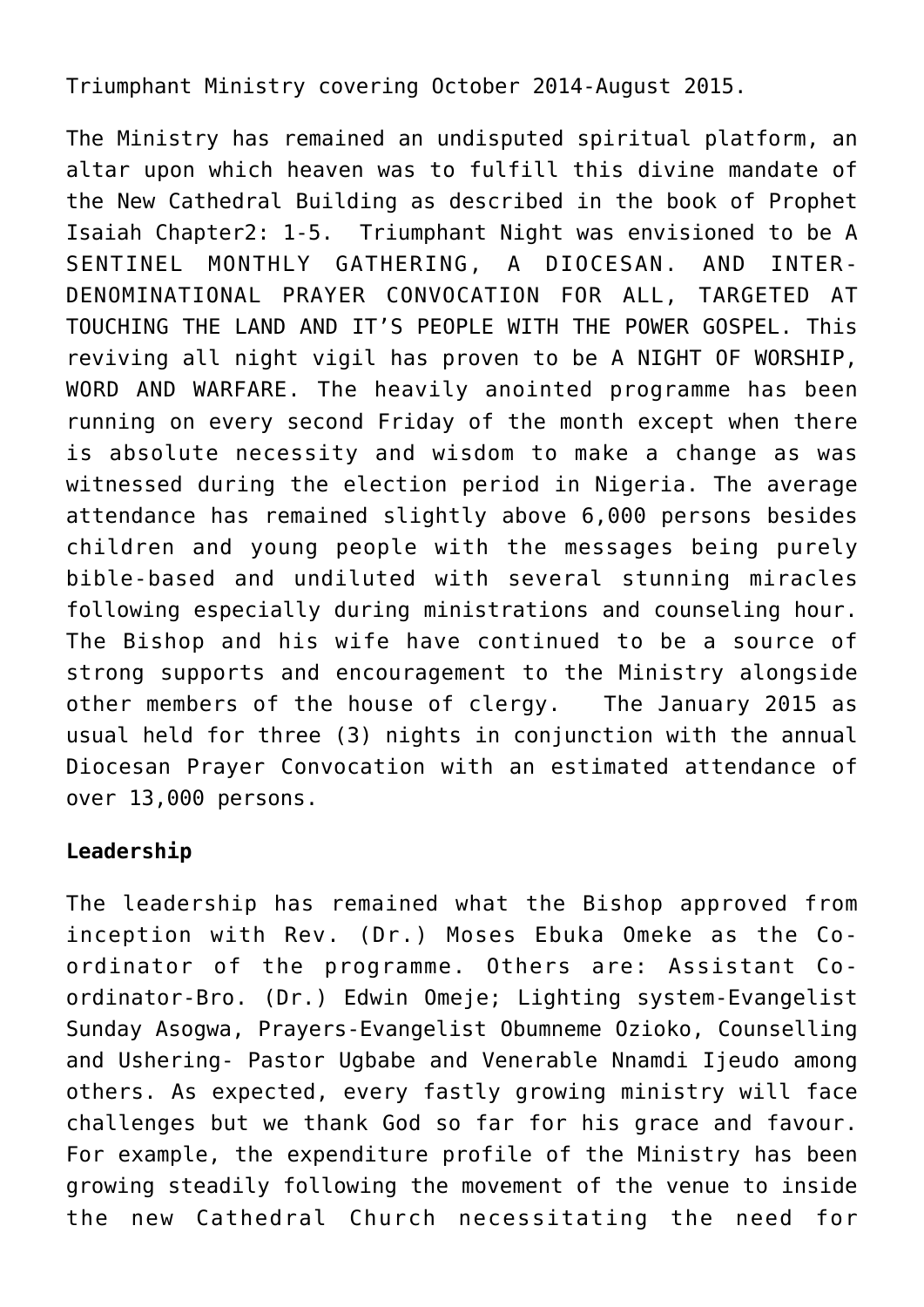sophisticated musical and sound equipment. The Co-ordinator, moved by God with the Bishop's approval requested for donations towards the purchase of muscical equipment in the early part of 2015. This exercise, to the glory of God raised a pledge of over nine (9) million naira (N9, 000,000.00) out which approximately five (5) million naira (N5, 000,000.00) has been spent on procurement of standard muscical equipment with their installations totaling over six (6) million naira (N6, 000, 000.00). The implication is that the ministry owes currently but the trust remains that God will touch those that pledged to redeem their vows as soon as possible. This remarkable achievement is besides the sophisticated studio equipment costing over eight hundred thousand naira (N800, 000.00) procured through the ministry shortly before the 2014 synod at St Mary's Opi. Praise God! The monthly TV broadcasting of the programme anchored at the Anglican Cable Network of Nigeria (ACNN) every Sunday (6-7 pm) and costing 24,000 naira monthly became off-air recently due to huge back log of debts. However, some brethren, about twenty (20) of them have pledged to sponsor the broadcast of the programme. Till date only few have redeemed and which cannot pay off the old debt. However, the Ministry has not borrowed money as God been sustaining it miraculously. However, to continue with this testimony, our prayer is that God will touch the hearts of men towards more sacrificial giving to the ministry. The ministry suffered a very heavy and painful loss of one her colabourer and a younger brother to the Co-ordinator, late Chimaobi Omeke. This death occurred immediately after the June Triumphant Programme, on their way back to Enugu early morning of  $13<sup>th</sup>$  July 2015. We are already consoled by the Perfect Comforter, HOLY SPIRIT. Hear excerpts from the Coordinator, Rev. Canon (Dr.) Ebuka Moses Omeke during His Charge in one the prayer retreats after the death of Chimaobi, in the month of July 2015, "*…What God's power can stop from occurring, His perfect wisdom can allow it happen. This is the only explanation on why our brother should die at this time of*